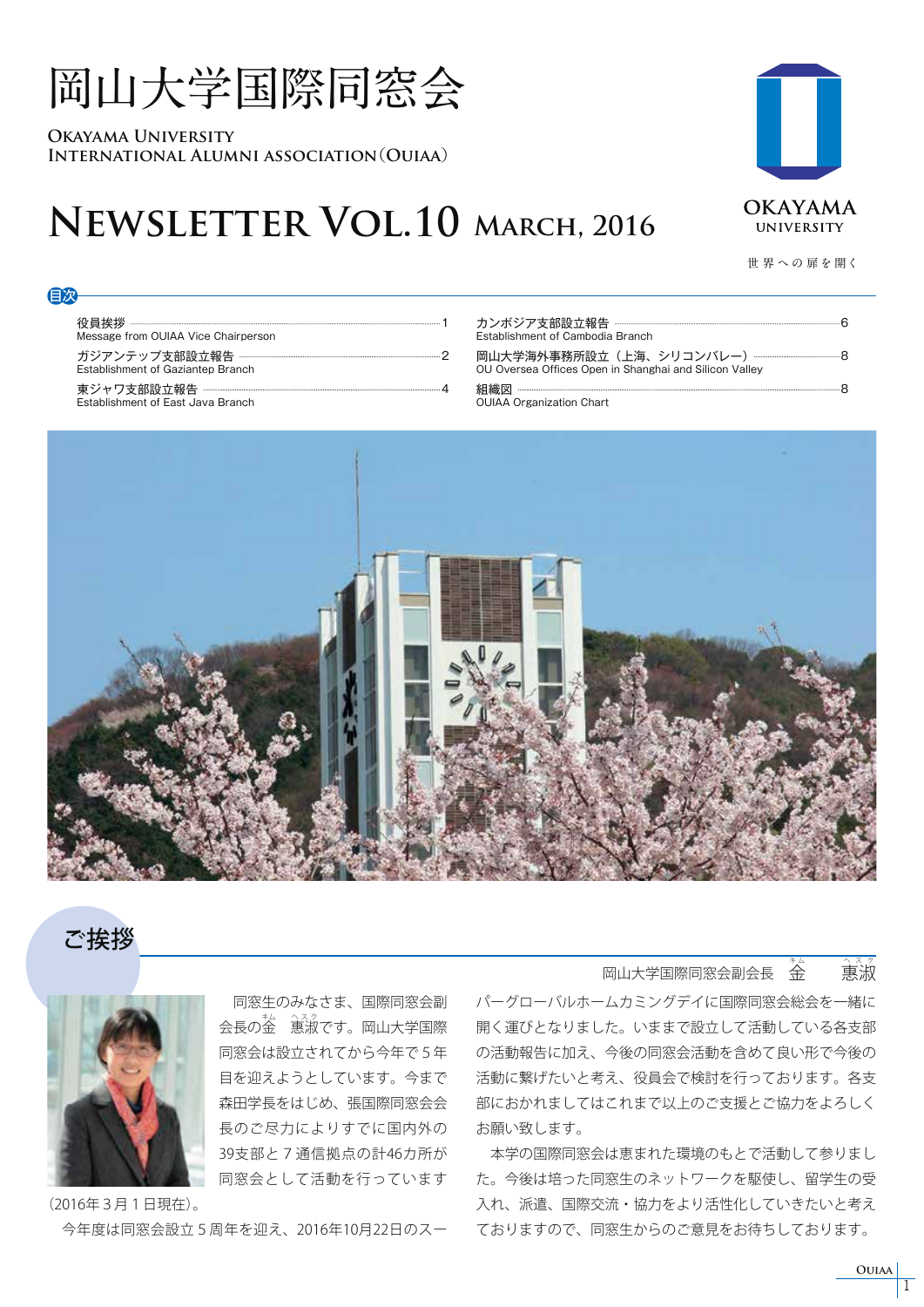### Message from OUIAA Executive

Kim Hye-Sook, Vice Chairperson of Okayama University International Alumni Association

 Hello, everyone! I am Kim Hye Sook, the Vice Chairperson of Okayama University International Alumni Association (OUIAA). As you may already know, the International Alumni Association marks its fifth year since its establishment. Thanks to the efforts made by University President Morita and Dr. Zhang, the Chairperson of the Association, we now have 46 branches including 7 communication bases in Japan and other countries (as of March 1 , 2016).

 We are able to mark the 5th anniversary of the Alumni Association by holding a congress of the entire alumni body on Super Global Homecoming Day on October 22, 2016. The executive committee members are presently working on ideas

for the event, in hope that, in addition to activity reports of the various branches, it will contribute positively to future activities of the International Alumni Association. We look forward to support and cooperation provided by the branches in accomplishing this.

 Looking back, our Association has been able to operate in a very favorable environment. In the future, we hope to boost vitality in our efforts in the area of acceptance of international students, student dispatch and international exchange and cooperation by mobilizing the alumni network we have created. I welcome all ideas and suggestions from the alumni in achieving these goals.

### ガジアンテップ支部設立報告

 岡山大学国際同窓会ガジアンテップ支部設立大会は、2014 年12月21日、トルコ・ガジアンテップのジルベ大学で開催さ れました。岡山大学から森田潔大学長、張紅国際同窓会長、数 多くのトルコ人学生を指導している廣畑聡先生が来賓として出 席。トルコ側からは、支部同窓生のほか、ジルベ大学から Adnan Kisa 学長以下教職員や学生が出席しました。

 設立大会の開会挨拶で、チレッキ支部長は日本とトルコの交 流の歴史に触れ、トルコが岡山との関係強化に取り組んできた ことを強調、そして岡山大学同窓生として今後の展望を述べま した。続いて Adnan Kisa ジルベ大学長が他大学との協力関係 強化の重要性について述べ、森田学長や張紅会長等は祝辞とと もに国際同窓会について紹介しました。記念品交換の後、教職 員・学生と来賓との間で、今後の具体的な計画について話し合 いました。

 最後に、ジルベ大学医療科学研究センター内で、岡山大学の 二宮善文先生の名を冠した研究室のテープカットが行われまし た。二宮先生はその研究において世界的に高名な方で、2014 年2月28日に逝去されました。二宮先生は生前、岡山大学で 多くのトルコ人学生を指導し、私達にとって父のような存在で した。 ガジアンテップ支部長 メフメット・チレッキ

 翌2014年12月22日は、ジルベ大学内の見学の後、岡山大学 とジルベ大学の協定調印が行われました。

 岡山大学で教育の機会を得て、私達はとても幸運だと感じて います。森田学長、張紅会長、廣畑先生のご出席に改めて感謝 するとともに、日本の友人全てにお礼をお伝えしたい。私達の 支部設立が、トルコと日本との間の新たな架け橋となることを 祈っています。

### Establishment of Gaziantep Branch

Inauguration ceremony of Okayama University International Alumni Association Gaziantep Branch was held on December 21, 2014 at Zirve University, Gaziantep, Turkey. Our distinguished guests were, Dr. Kiyoshi Morita, President of

Okayama University, Dr. Zhang Hong, Chairperson of Okayama University International Alumni Association, Dr. Satoshi Hirohata, supervisor of many Turkish graduate students. Also, Dr. Adnan Kisa the president of Zirve University, Dr. Murat Dr. Mehmet Zeynel Cilek, Director of Gaziantep Branch

**Ouiaa** 2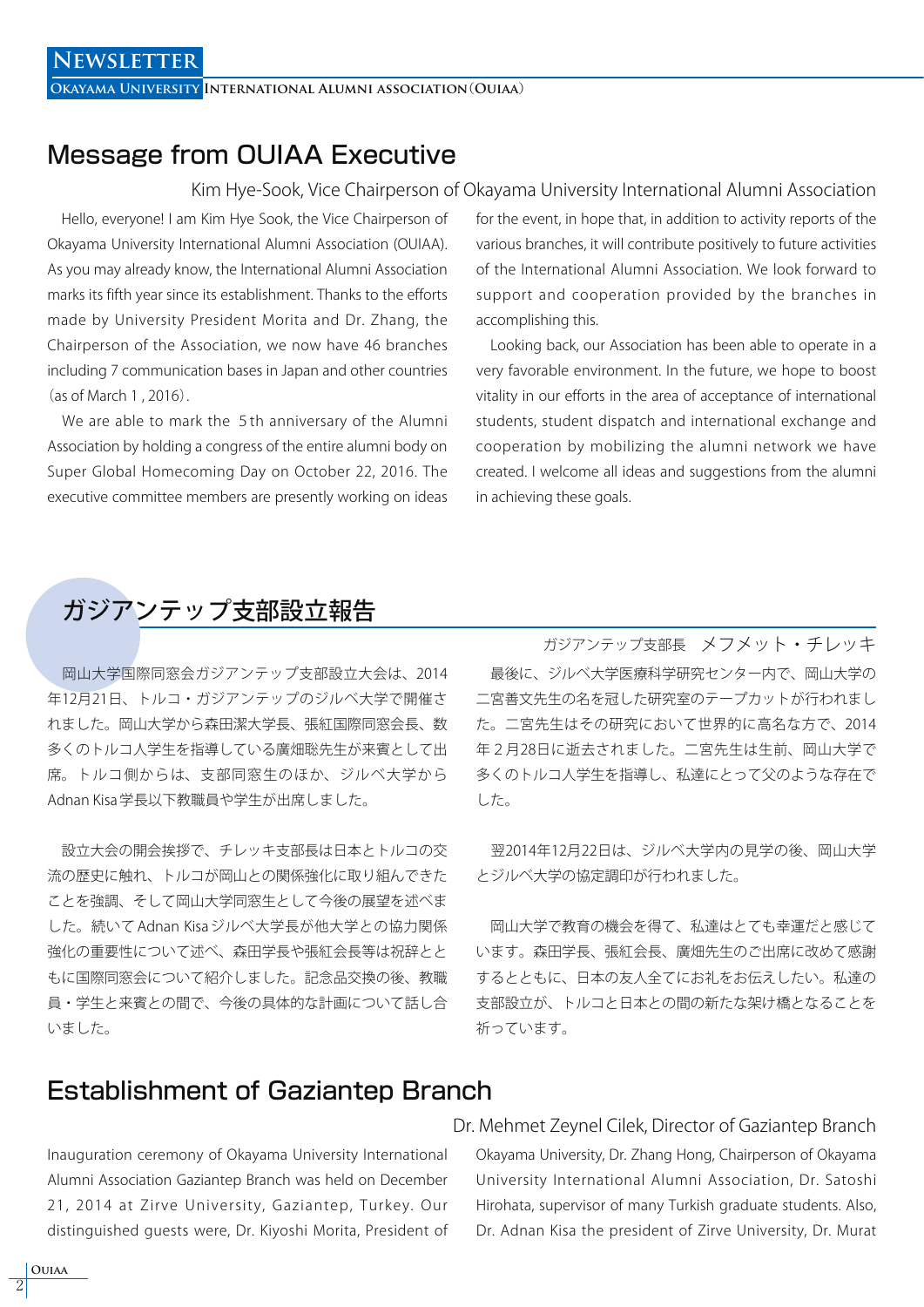Ozdemir the dean of Emine Bahaeddin Nakiboglu School of Medicine, and Dr. Volkan Cicek the director of International Relations Office of Zirve University honored us by attending the ceremony. Members of Gaziantep Branch, faculty members and students from Zirve University were present, too.

The ceremony started with the opening speech of Dr. Mehmet Zeynel Cilek, the Director of Gaziantep Branch. Dr. Cilek gave a brief speech about the relationship between Japan and Turkey. He talked about history between the countries, which started with Ertugrul Frigate incident on 1890. He explained how Turkish tried helping strengthen this relationship in Okayama. He also talked about future plans as alumni of Okayama University. Dr. Adnan Kisa, the president of Zirve University, emphasized the importance of collaboration with other universities, expectations of faculty members of Zirve University and possible student exchanges with Okayama University in his welcoming speech. Dr. Morita, the president of Okayama University, expressed his happiness being in Zirve University and establishment of Gaziantep Branch. Dr. Zhang gave an introduction about OUIAA. Dr. Hirohata expressed his happiness in seeing their students became academic staff at various universities in Turkey. Dr. Ozdemir stated that he is very happy to host this event in Zirve University. Dr. Cicek introduced Zirve University to guests.

After exchanging the gifts, academic staff and students had chance to talk with our distinguished guests about future projects.

Dr. Yoshifumi Ninomiya who passed away February 28, 2014. He was very well known scientist in his research area in the world. He supervised, helped and cared for many Turkish students in Okayama University. He was like a father to many of us. As a fidelity to his memory, Zirve University gave his name to Dr. Cilek's research laboratory in Zirve University Medical Sciences Research Center. The inauguration ceremony finished after ribbon cutting of with our guests.

Following the inauguration ceremony, a dinner was held for our guests. Gaziantep is very well known for its kebabs, baklava (very special dessert) and pistachio. At the dinner, our guests had a chance to taste very delicious Turkish, Gaziantep cuisine.

On the following day December 22, 2014, an exchange agreement was signed between Okayama and Zirve Universities after the tour of Zirve University.

We were blessed to have the chance of education in Okayama University. We would like to thank again to Dr. Morita, Dr. Hong, and Dr. Hirohata for being our guests here and we would like to thank again to all Japanese friends there for their hospitality and help. We hope that this new establishment will be a new bridge between Turkey and Japan.

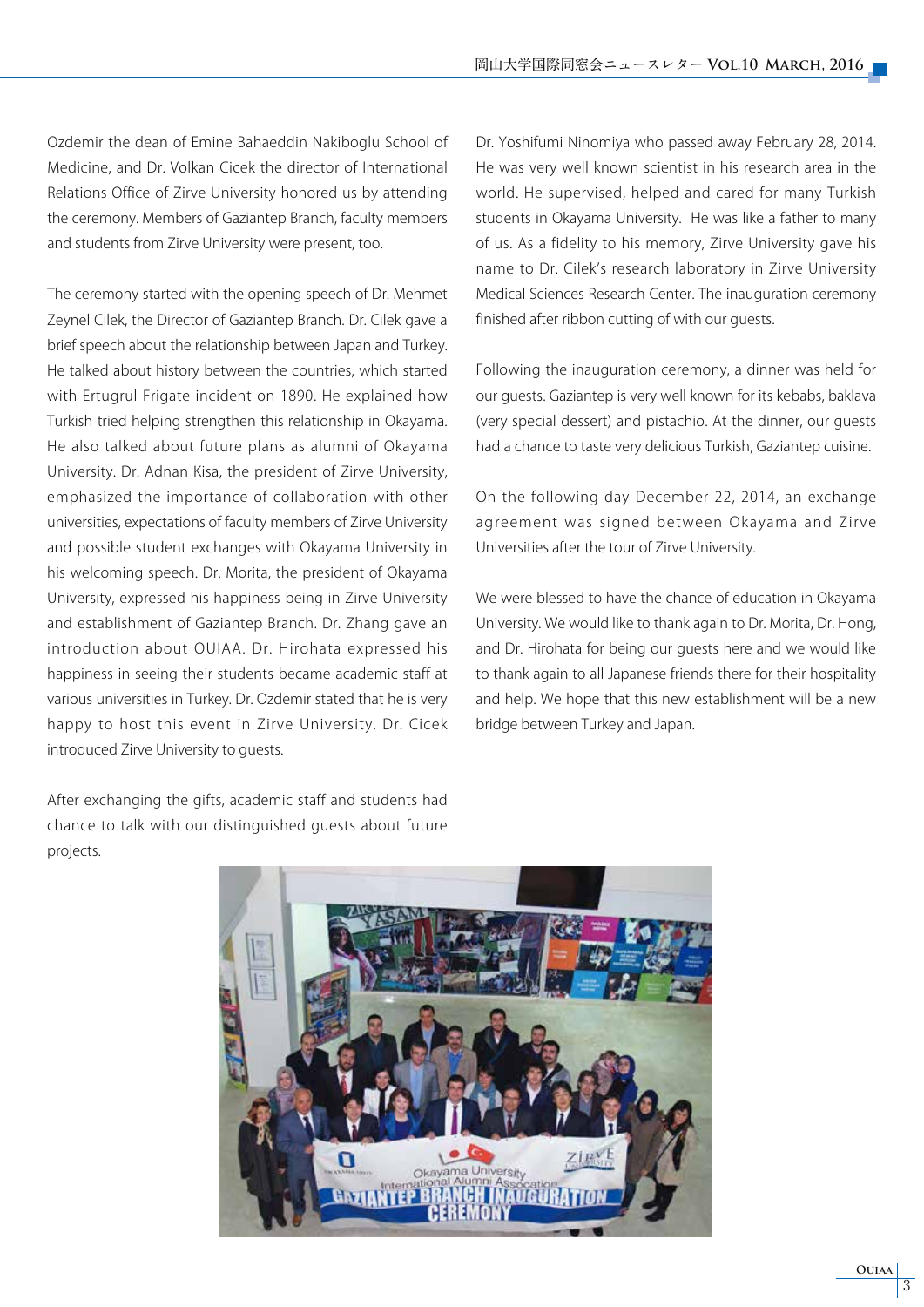### インドネシア・東ジャワ支部設立報告

 インドネシア支部設立を契機に、岡山大学国際同窓会東ジャ ワ支部の設立計画が始まりました。アノム氏、ルクマン氏が岡 山大学と支部設立に向けて連絡を取り始めた際、まずはインド ネシア西部と東部で支部を設立する方針としました。インドネ シア支部がジャカルタで設立された後、サバルディン氏と岡山 大学職員の松澤さんとが連絡を取り始めました。岡山大学同窓 生が東ジャワ地域に多く住んでおり、当該地域には大学や産業 機関の数も多いことから、東ジャワ地区に支部設立を計画、東 ジャワ第2の都市マランで支部設立大会が行われることになり ました。マランは岡山同様山など自然に囲まれ、史跡も多く、「教 育都市」としても知られています。これらのことからマランが 支部設立にふさわしいと思われました。

 2015年8月22日、ブラウィジャヤ大学構内の MIPA センター ビルで、支部設立大会が開催されました。設立大会には、ブラ ウィジャヤ大学をはじめ様々な大学、高校、研究機関に勤務す る多様な年代の同窓生が集まりました。岡山大学からは、森田

#### 東ジャワ支部長 サバルディン

潔学長、張紅国際同窓会長、原田美樹国際企画課長が出席しま した。また、ブラウィジャヤ大学から Sasmito Djati 副学長、マ ラン州立大学から Wayan 副学長が出席し、今後岡山大学と相 互交流を進めたいとの強い希望が両大学から述べられました。 森田学長の開会挨拶、張紅会長による東ジャワ支部役員紹介の 後、和やかな雰囲気のなか閉会を迎えました。

| 支部長 | : Dr. Akhmad Sabarudin            |
|-----|-----------------------------------|
|     | 副支部長 1: Dr. Lukman Hakim          |
|     | 副支部長 2: Dr. Sritrusta Sukaridhoto |
|     | 副支部長 3 : Dr. Sri Rahayu           |
|     |                                   |

 東ジャワ支部は、岡山大学とインドネシア東ジャワ地域の架 け橋としての役割が期待されています。国際同窓会支部は岡山 大学との間で交換留学生を増やすとともに、岡山大学でより高 い学位を取得する留学生や研究員を増やすべく交流を促進して いきたいと考えています。

### Establishment of East Java Branch, Indonesia

 The establishment of Okayama University International Alumni Association (OUIAA) of East Java branch was initially related with the establishment of Indonesia main branch. The first communication between Okayama University with Dr. Anom Bowolaksono and Dr. Lukman Hakim has brought consideration to the establishment of western and eastern part of Indonesia, which ended with difficulties to gather alumni that are currently serving at different islands outside of Java Island. After the OUIAA Indonesia main branch was established in Jakarta, the effort was resumed with the contact between Ms. Sanae Matsuzawa and Dr. Akhmad Sabarudin. The area is then trimmed to eastern part of Java Island by considering that the number of Okayama University alumni currently staying and working in East Java is prominent, with the area is populated with large number of universities and industries. The discussion is then followed by the preparation of alumni gathering in an inauguration ceremony of OUIAA East Java branch. The ceremony was scheduled to be held at Malang, the second largest city in East Java, with cool climate and surrounded by mountains and hills, similar to Okayama itself. In

addition, Malang is well known as "city of education" with large percentage of students in its population. Also, various historical sites and buildings are well maintained in Malang. Those characteristics are therefore making itself a meaningful location for the ceremony. Dr. Akhmad Sabarudin, Director of East Java Branch

 The inauguration ceremony was held on August 22nd, 2015, at MIPA Center building located in the vicinity of Faculty of Science of Brawijaya University. The ceremony brought together alumni from different generations and also currently work at different academic institutions, such as Brawijaya University (UB), Malang State University (UM), Surabaya Polytechnic Institute (PENS), Trunojoyo University, Doktor Sutomo University, Tujuh Belas Agustus University (UNTAG), Surabaya State High School; and at industries, such as Crestec Industry Ltd. Representing Okayama University are the president himself, Prof. Kiyoshi Morita; The chairman of OUIAA, Prof. Zhang Hong; and The head of International Affair Division, Ms. Miki Harada. The ceremony was also attended by the vice president of Brawijaya University, Prof. Sasmito Djati, and the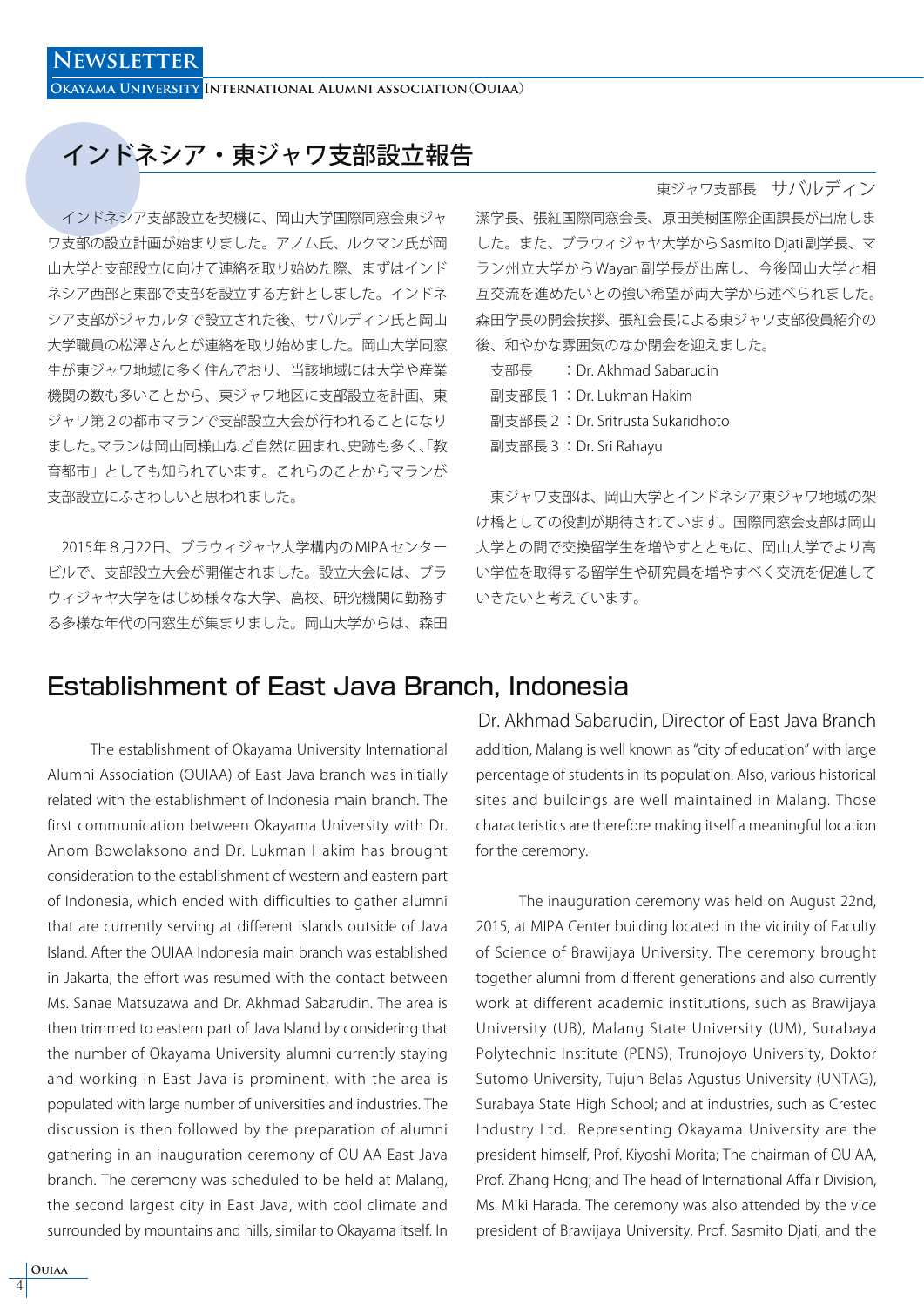vice president of Malang State University, Prof. Wayan. The ceremony was opened by an opening speech by Dr. Akhmad Sabarudin, followed by an introduction to Brawijaya University and Malang State University by Prof. Sasmito Djati and Prof. Wayan, respectively. Both universities stated their eagerness to improve the mutual relationship with Okayama University. In the following session, Prof. Kiyoshi Morita also gave an opening speech addressing about the alumni association, followed by a speech by Prof. Zhang Hong who also announcing the committee name of the Okayama University International Alumni Association of East Java branch as follow:

 Director :Dr. Akhmad Sabarudin Vice director 1 : Dr. Lukman Hakim



Photo 1: OUIAA Indonesia East Java branch inauguration ceremony attendees 東ジャワ支部設立大会出席者

Vice director 2 : Dr. Sritrusta Sukaridhoto Vice director 3 : Dr. Sri Rahayu The ceremony was closed with a banquet where the attendees can communicate under pleasant atmosphere.

 The East Java branch is expected to bridge the gap between Okayama University with Academics and Industries in Indonesia East Java area. The association is looking forward to increase the mutual relationship that facilitate more students and research fellows to pursue higher degree in Okayama University, as well as promoting student exchange between universities.



Photo2: Vice president of Brawijaya University, Prof. Sasmito Djati (left), and President of Okayama University, Prof. Kiyoshi Morita (right). フラウィジャヤ大学のSasmito Djati副学長(左)と、森田岡山大学長(右)



Photo3: Vice president of Malang State University, Prof. Wayan (left), and President of Okayama University, Prof. Kiyoshi Morita (right) マラン大学のWayan副学長(左)と、森田学長(右)



Photo 4: Prof. Zhang Hong and Prof. Kiyoshi Morita with the OUIAA Indonesia East Java branch committee members. From left to right: Prof. Zhang Hong, Dr. Lukman Hakim, Dr. Akhmad Sabarudin, Dr. Sri Rahayu, Dr. Sritrusta Sukaridhoto, Prof. Kiyoshi Morita.

左から張紅会長、Lukman副支部長、Sabarudin支部長、Rahayu副支部長、 Sukaridhoto副支部長、森田学長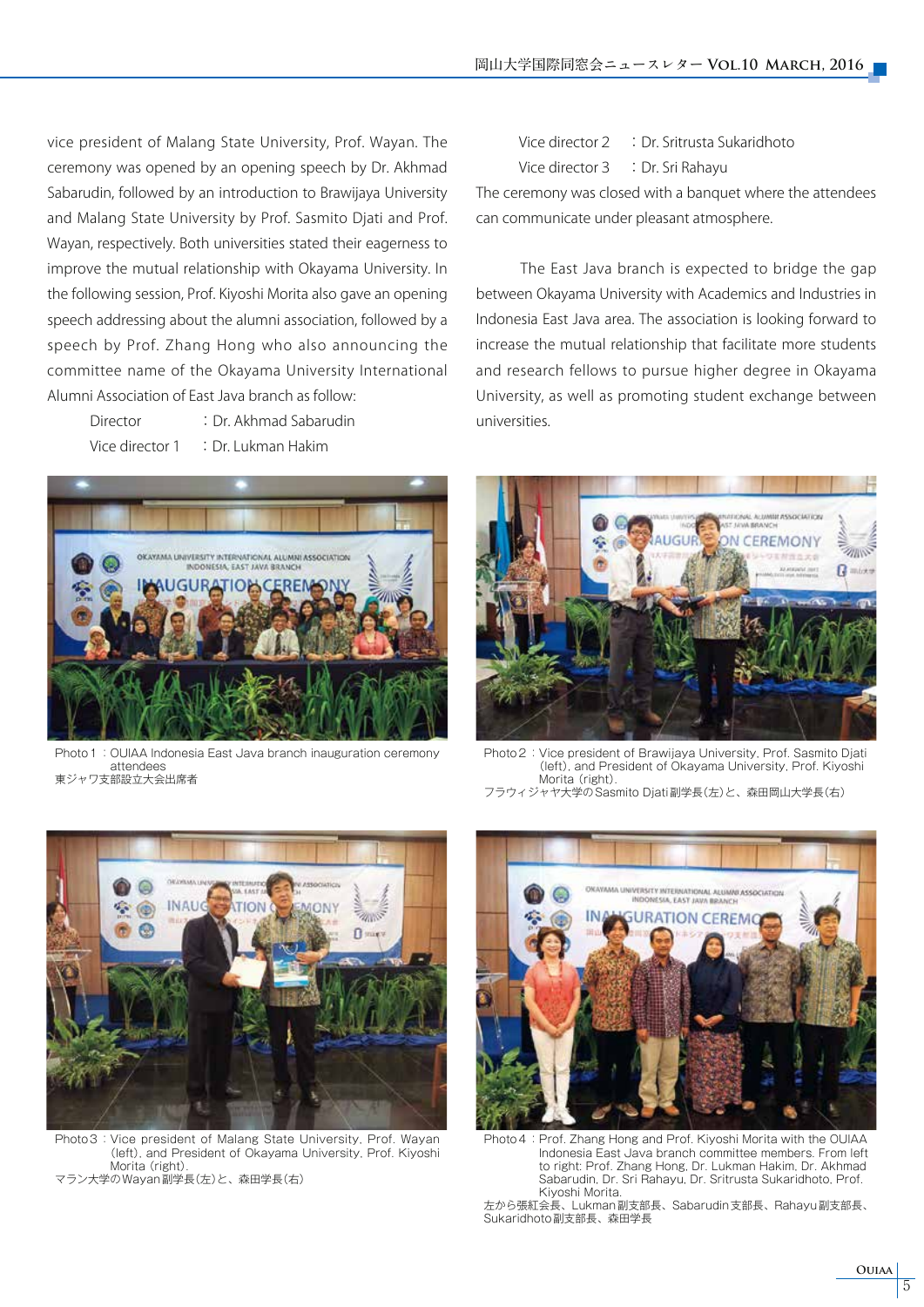### カンボジア支部設立報告

 岡山大学国際同窓会カンボジア支部は、2015年12月23日、 カンボジア・プノンペンで設立されました。設立大会は岡山大 学協力のもと NIE が企画・実施し、Hang Chuon Naron カンボ ジア教育大臣が来賓として出席されました。当日は岡山大学、 日本大使館、王立プノンペン大学、環境省等からも来賓が多数 出席、カンボジア同窓生と合わせて25名の出席者が支部設立 を祝いました。

 カンボジア支部長に就任したカンボジア国立教育大学のソバ ンナ学長は、歓迎挨拶と支部会員の紹介の後、支部設立がカン ボジア同窓生間そして岡山大学との協同の機会となり、カンボ ジアの人材育成に貢献することになると述べました。

 張紅国際同窓会会長は、カンボジア支部の設立を祝し、近い 将来国際同窓会とカンボジア支部とが協力して多様な活動が展 開されることを期待すると挨拶しました。次に森田岡山大学長 が祝詞を述べ、カンボジアが国際同窓会の46番目の支部となっ たこと、国際同窓会はカンボジア同窓生に、母校および世界各

### Establishment of Cambodia Brach

 Base on the Globalization Policy of the Okayama University, another Branch of the Okayama University International Alumni Accociation (OUIAA) was established successfully in Cambodia on 23th December, 2015. The ceremony was organized by the National Institute of Education (NIE) cooperated with the Okayama University. The establishment was held in Phnom Penh, the capital city of Cambodia, with honorable participation from His Excellency Dr. Hang Chuon Naron, the minister of the Ministry of Education Youth and Sport (MoEYS) of Cambodia, as well as the participantion of other distinguished guesses from various and relevant institutions such as Okayama University, Japanese Embassy in Cambodia, MoEYS, NIE, Royal University of Phnom Penh (RUPP) and Ministry of Environment, together with all Cambodian alumni who graduated from Okayama University, totally 25 people.

 The establishment ceremony was conducted at the following program:

- 1.The brief Introduction to the program
- 2.Giving a respect to Cambodian National Anthem
- 3.Welcome remarks by H.E Dr. SiengSovanna, Director

### カンボジア支部長 セット・セイン

国の同窓生とのネットワークを提供しますと力強い意見を述べ ました。日本大使館の津川公使も、祝辞とあわせ今後の支部の 活動に期待を寄せました。

 設立大会の最後に、Hang Chuon Naron カンボジア教育大臣 が、今回の支部設立が日本カンボジア間の教育等の分野での新 たな協力関係構築につながると祝詞を述べました。また、日本 政府に対し、多くのカンボジア学生に奨学金を支給して日本で 学ぶ機会を与えてくれることに感謝を述べました。そして国際 同窓会のネットワークをとおして、カンボジアの学生と研究者 が知識と技術を高め、カンボジアの人材の核となるだろうと述 べました。最後に、日本大使館の奨学金支援によって、より多 くのカンボジア留学生が岡山大学で学ぶことができるようにな るだろうと期待を寄せました。Hang Chuon Naron 大臣は正式 に支部設立を宣言し、挨拶を終えました。

 支部設立大会は集合写真の撮影をもって終了し、参加者は和 やかな雰囲気の中で夕食会を楽しみました。

> of NIE and President of OUIAA-Cambodia. Mr. Set Seng, Director of Cambodia Branch

- 4. Remark by Dr. Zhang Hong, OUIAA Chairperson.
- 5. Remark by Dr. Kiyoshi Morita, President of Okayama University.
- 6.Remark by Mr. TSUGAWA TAKAHISA, Minister of Japanese Embassy in Cambodia
- 7.OUIAA Opening Remark by H.E Dr. Hang Chuon Naron, Minister of MoEYS and closing ceremony
- 8. Group Photos
- 9 Dinner (Buffet)

 After the Cambodian National Anthem, His Excellency Dr. Sieng Sovanna, the director of the NIE and the President of OUIAA-Cambodia Branch provided his welcome speech to the Okayama University delegations and all participants by introducing all Cambodian alumni members and the branch structure. He also addressed that the establishment of the OUIAA-Cambodia Branch would bring a lot of opportunities to the former Cambodian students who graduated from the Okayama University to work together, as well as with the Okayama University in terms of human resource development in Cambodia.

**Ouiaa** 6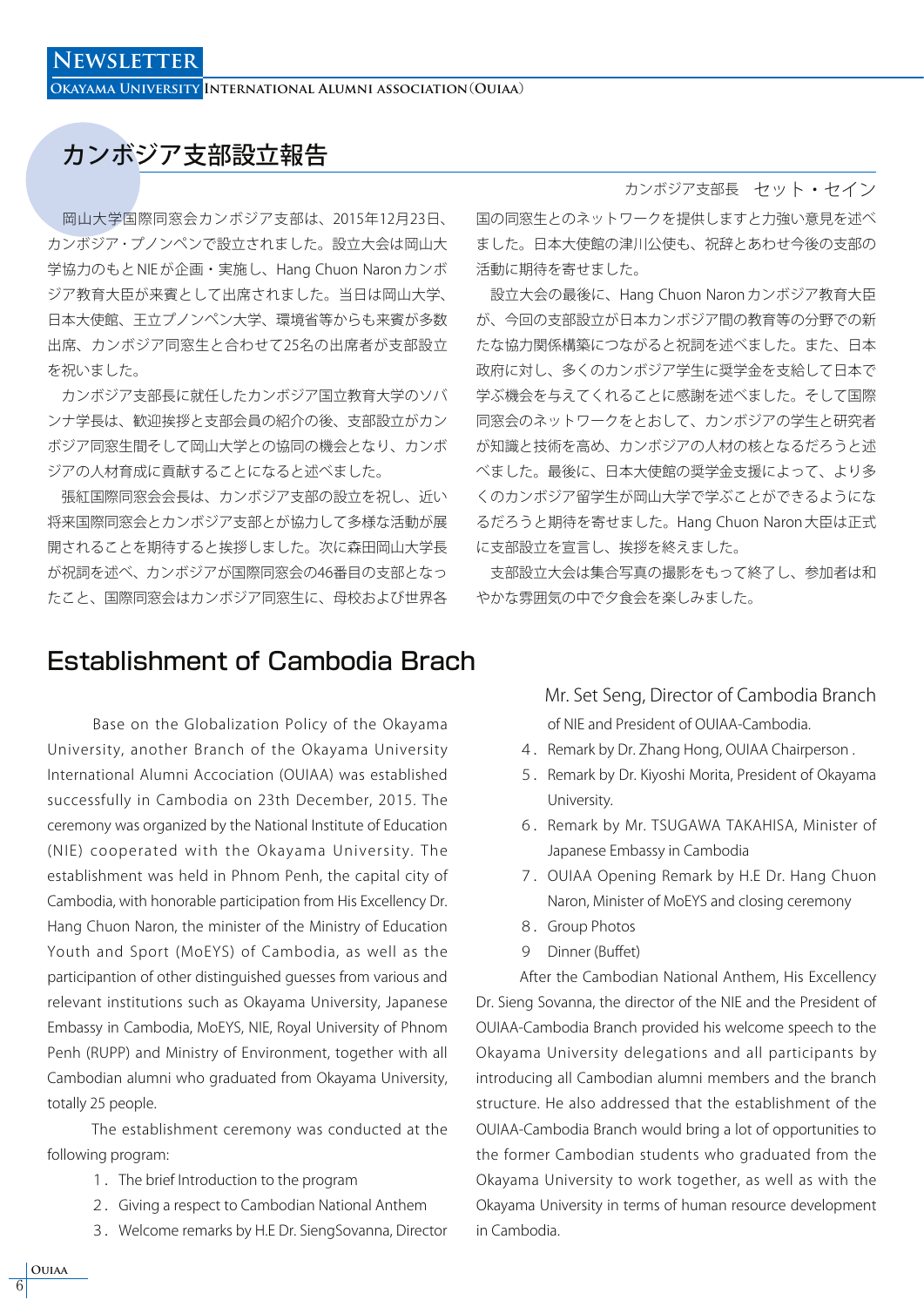With the regards to this ceremony, Dr. Zhang Hong, the Chairperson of OUIAA also provided her speech to express a congratulation that the OUIAA-Cambodia Branch was finally established successfully. She also said that she is looking forward to seeing the various and fruitful cooperation and activities between OUIAA-Japan and OUIAA-Cambodia Branch in the near future.

 At the mean time, Dr. Kiyoshi Morita, President of Okayama University also addressed his congratulation to the Cambodian former Okayama University students that could establish this useful alumni association branch in Cambodia. He said, Cambodia is a 46th branch of OUIAA. He also showed strong confidence that this association branch would bring more opportunities to all Cambodian former Okyama students to build up their strong network with the Okayama University, as well as with the Okayama University alumni in other countries around the world.

 After the speech of Dr. Kiyoshi Morita, President of Okayama University, Mr. Tsugawa Takahisa, Minister of Japanese Embassy in Cambodia, also provided a remark in this establishment ceremony. Adding with his congratulation to the establishment of OUIAA-Cambodia Branch, he emphasized that Japan have been supporting the Cambodian government in several sectors through many projects and activities aiming in both technical and grand budget to improve the quality of human resources in Cambodia. This alumni association is another opportunity for Cambodian members to work cooperatively with the Okayama University of Japan, as well as with other countries to exchange experiences, knowledge and skills and to become key persons for the development of Cambodia.

 At the end of the ceremony, H.E Dr. Hang Chuon Naron, Minister of MoEYS of Cambodia addressed his sincere appreciation and congratulation for the establishment of the OUIAA branched in Cambodia. He explained that this could be another indication of the good cooperation between Japan and Cambodia on the educational field, as well as other fields. He also expressed great thanks to the Japanese government that always provide many scholarships in many fields and in all degrees to Cambodian students to study in Japan so far. Moreover, Japan has currently several projects running in Cambodia aiming to develop the quality human resources of Cambodia. He also showed his strong confidence that through this OUIAA network, Cambodian students and scholars could expand their knowledge and skills through the exchange program or others to become key resources of Cambodia. Finally, he also suggested to Japan through the Japanese Embassy in Cambodia, especially Okayama University to continue providing scholarship to Cambodian students and hopefully the number of Cambodian students getting scholarships in Okayama University will be increased gradually. At the end of his speech, His Excellency Dr. Hang Chuon Naron, officially declared OUIAA-Cambodia Branch in front all the participants in the ceremony.

 The establishment ceremony was closed after having a group photo as a witness of this meaningful occasion. Then, all the participants in the ceremony were invited to have dinner together and to discuss more individually with a happy and friendly environment.